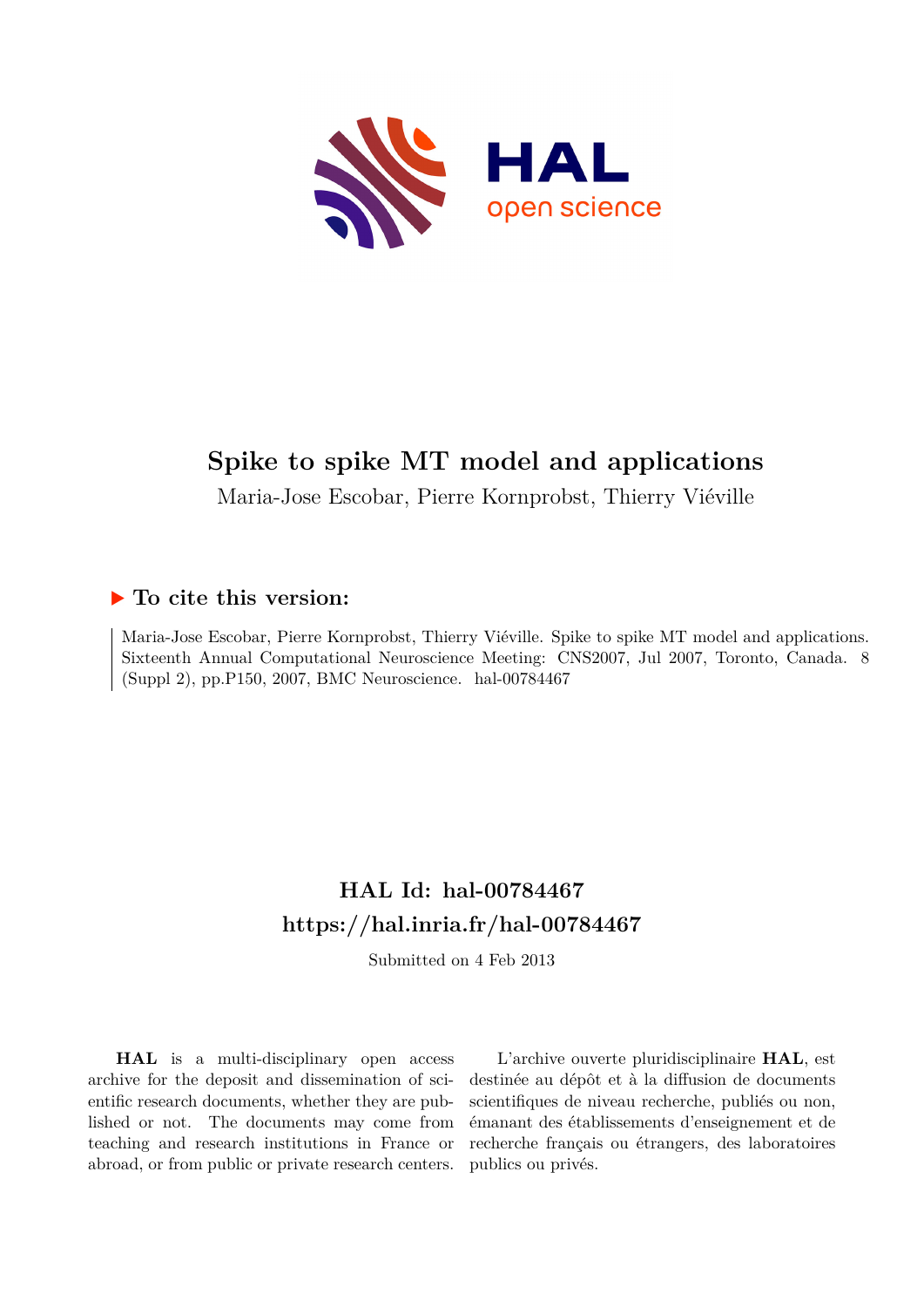## Poster presentation **Contract Contract Contract Contract Contract Contract Contract Contract Contract Contract Contract Contract Contract Contract Contract Contract Contract Contract Contract Contract Contract Contract Con Spike to spike MT model and applications** Maria-Jose Escobar\*, Pierre Kornprobst and Thierry Vieville

Address: Odyssee Lab, INRIA Sophia-Antipolis, France

Email: Maria-Jose Escobar\* - Maria-Jose.Escobar@sophia.inria.fr \* Corresponding author

*from* Sixteenth Annual Computational Neuroscience Meeting: CNS\*2007 Toronto, Canada. 7–12 July 2007

Published: 6 July 2007 *BMC Neuroscience* 2007, **8**(Suppl 2):P150 doi:10.1186/1471-2202-8-S2-P150

© 2007 Escobar et al; licensee BioMed Central Ltd.

### **Our contribution**

We propose a bio-inspired MT model working in a fully spiking mode: our MT layer receives spiking inputs coming from a previous spiking V1 layer. The MT layer integrates this information to produce spikes as output. Interestingly, this spike to spike model allows us to study and model some of the dynamics existing in V1 and MT, and due to the causality of our cell representations it is also possible to integrate some top-down feedback. This model differs from existing ones such as e.g. [1] and [2], that generally have analogue entry and consider motion stimuli in a continuous regime (as plaids or gratings) discarding dynamic behaviours. In this model we also propose an implementation for the inhibition done between cells in V1 and MT. The interaction between V1 cells is done both for neighbouring cells with the same velocity and for cells with the same receptive field but different velocity orientations. On the other hand, the inhibition between MT cells is done to help the model in the detection of the pattern motion direction. The architecture and details of our model are shown in Figure 1.

#### **Interest of a spike to spike model**

We are interested in validating the behaviour of our model with:

Grating and plaids.We will compare our results with e.g. [1] and [2].

Dynamic. The activation of MT cells is not constant in time, it suddenly increases when the motion direction is



#### **Figure 1**

**Architecture of model here presented**. The first layer is formed as an array of direction-selective V1 complex cells tuned for different speeds and directions of motion. Each V1 complex cell is modelled with a motion energy detector following [5]. The second layer of the model corresponds to a spiking MT cell array. Each MT cell has as input the spike trains of the V1 complex cells inside its receptive field; all the V1 cells considered inside the MT receptive field have the same orientation, the model data being based on biological findings [2]. The dashed lines represent the interactions between V1 and MT cells. The values of the weights *wi* are adjusted (they could also be found through learning as STDP) to tune the MT neuron for a certain motion pattern direction.

**RioMed Central**